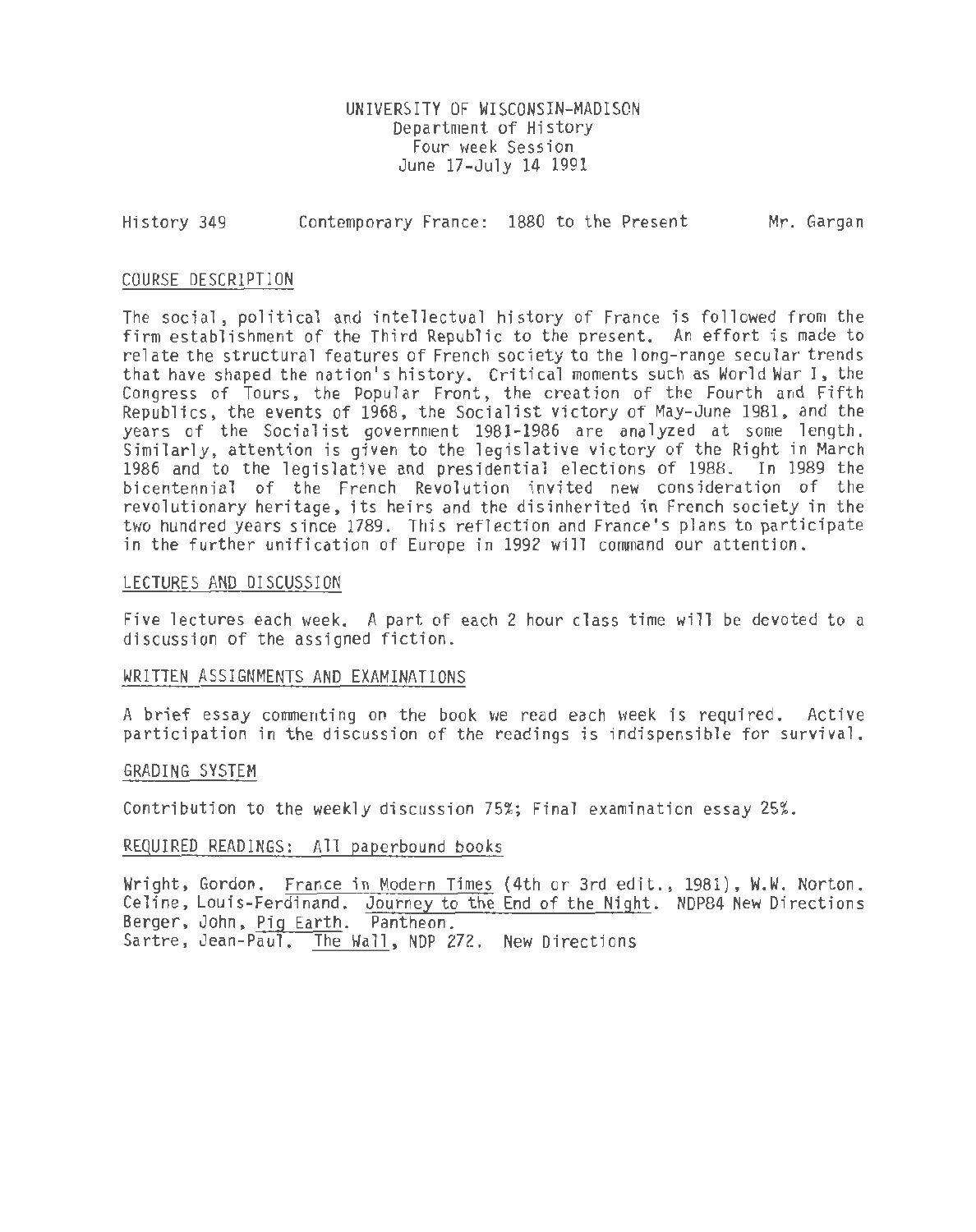### UNIVERSITY OF WISCONSIN-MADISON Department of History Semester II, 1987-88

HISTORY 349 Contemporary France

#### FINAL EXAMINATION E. T. Gargan

May 4, 1987

\  $\overline{\mathcal{N}}$  $\mathcal{L}_{\mathcal{A}}$ 

Please answer two (2) questions. Please return your examination to my office (4227 Humanities) on Wednesday May ll, between 2:45 and 4:45 . If you would feel more comfortable answering three (3) questions, please do so.

UNDERGRADUATE STUDENTS: On May ll, please return, with your final examination, the papers you wrote this term on the readings. Please put your papers in a folder.

- 1. The changes in France's demographic history since 1945 have been described as "revolutionary" when compared to the period 1880 to 1940. How do you understand these changes?
- · 2. The changes in France's regional history since 1945 have been characterized as "revolutionary" when compared to the nation's regional experience in the years 1880 to 1940. What were these changes and what is the historical significance *oj* this new situation?
	- 3. Why may the changes in France's rural and agricultural history since 1945 be considered "revolutionary"?
	- 4. What is your understanding of the social distances between the classes in France of the 1980s compared to their respective situations in the years 1880 to 1940?
	- 5. How do you understand the shared experiences of the French today with regard to the family, attitudes toward death, religion, superstitions, fears, and dreams?
	- 6. What is the historical significance of Surrealism in the cultural history of France?
	- 7. When do events matter as distinct from longue duree historical trends? Illustrate their significance by discussing one of the following "events": February 6, 1934, Vichy France, May 1968.
	- 8. Compare the documentary and interpretative historical importance of two of the novels we read this term. Sartre's The Childhood of a Leader is to be considered as a novel.
	- 9. Discuss the merit and limits of the following judgment about The Second Sex: "In the 1970's it was used as a starting point in the women's movement and in conscious-raising groups. It is read differently in the 1980s. Today, for a younger generation, it is criticised as pessimistic and without any clear direccion for liberation." Judich Okely, Simone de Beavoir, p. 51..

 $\Gamma_{\rm{tot}}$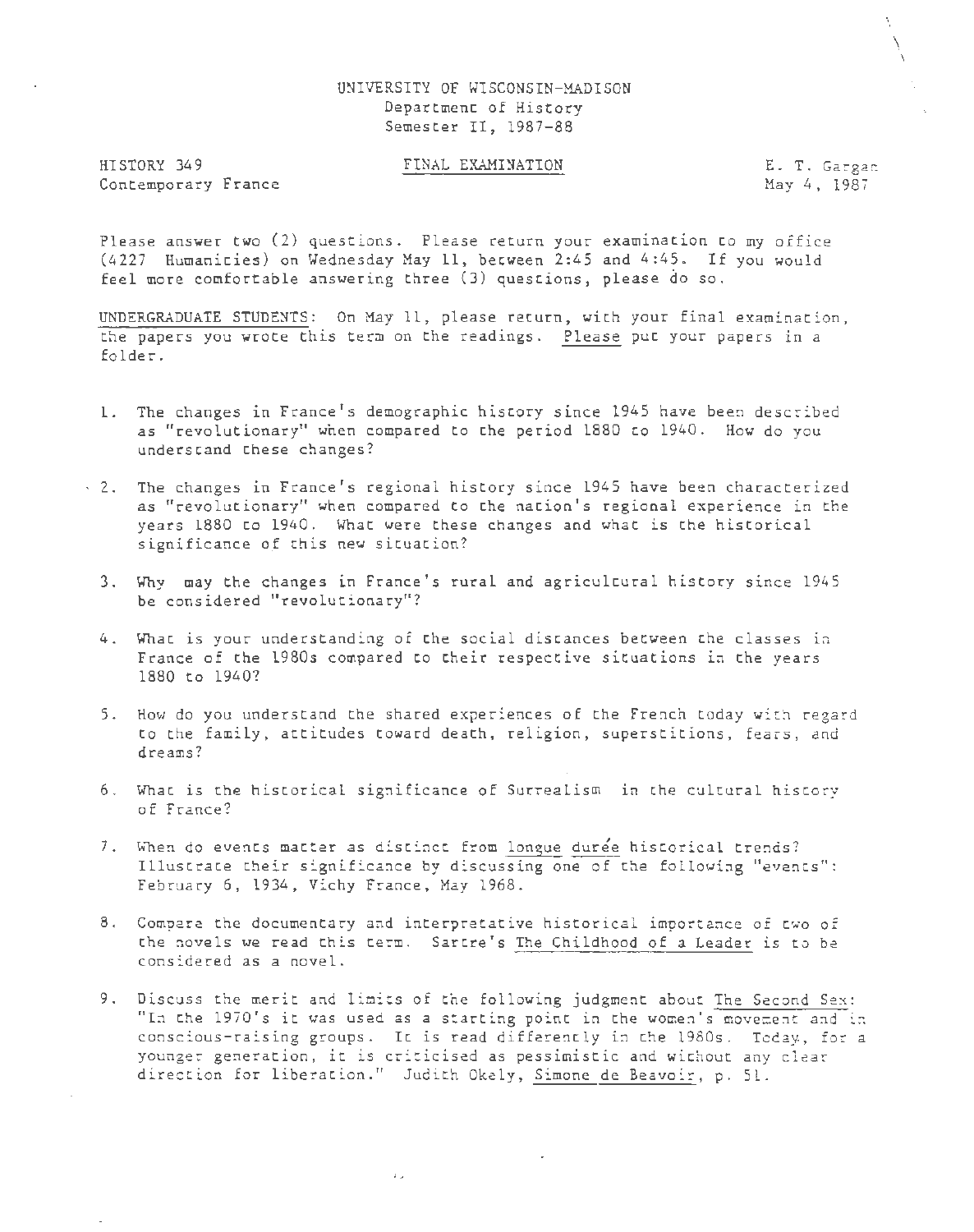### UNIVERSITY OF WISCONSIN-MADISON Department of History Semester II, 1990-91

History 349 Contemporary France: 1880 to the Present Mr. Gargan

# COURSE DESCRIPTION

The social, political and intellectual history of France is  $f_0$ llowed from the firm establishment of the Third Republic to the present. An effort is made to relate the structural features of French society to the long- $\chi$ ange secular trends that have shaped the nation's history. Critical moments such as World War I, the Congress of Tours, the Popular Front, the creation of  $\ell$  the Fourth and Fifth Republics, the events of 1968, the Socialist victory of May-June 1981, and the years of the Socialist government 1981-1986 are analyzed at some length. Similarly, attention is given to the legislative victory of the Right in March 1986 and to the leg slative and presidential elections of 1988. In 1989 the bicentennial of the French Revolution invited new consideration of the revolutionary heritage its heirs and the disin erited in French society in the two hundred years since \789. This reflection and France's plans to participate in the further unification of Europe in  $1992/wi11$  command our attention.

#### LECTURES AND DISCUSSION

Two lectures and one discussion each week. The discussion sections arc essentially devoted to the assigned paperbacks appropriate for each week.

### WRITTEN ASSIGNMENTS AND EXAMINATIONS

Great emphasis is placed on the stydent's participation in the weekly discussion: each student will lead at least one such discussion. The final essay examination is a take home distributed during the  $\lambda$ st week of class and due on the assigned date of the examination. A brief essay commenting on the book read each week is required.

### GRADING SYSTEM

Contribution to the weekly discussion 50%; Final examination essay 50%.

# REQUIRED READINGS:  $A\hat{V}$  paperbound books

Wright, Gordon, France in Modern Times (4th or 3rd edit., 1981), W.W. Norton. Nizan, Paul. Antowe Bloye, PB 3098 Monthly Review. Celine, Louis-Ferdinand. Journey to the End of the Night. NDP84 New Directions Malraux, Andre. Man's Fate, V-479-Vin Random. Sartre, J.P. The Wall, NDP 272 Bloch, M. Strange Defeat, Norton. Camus, Albert. The Rebel, Vin 30. Wylle, Laurence. Village in the Vaucluse, Harvard 371. DeBeauvoir, Simone. Second Sex, Vintage.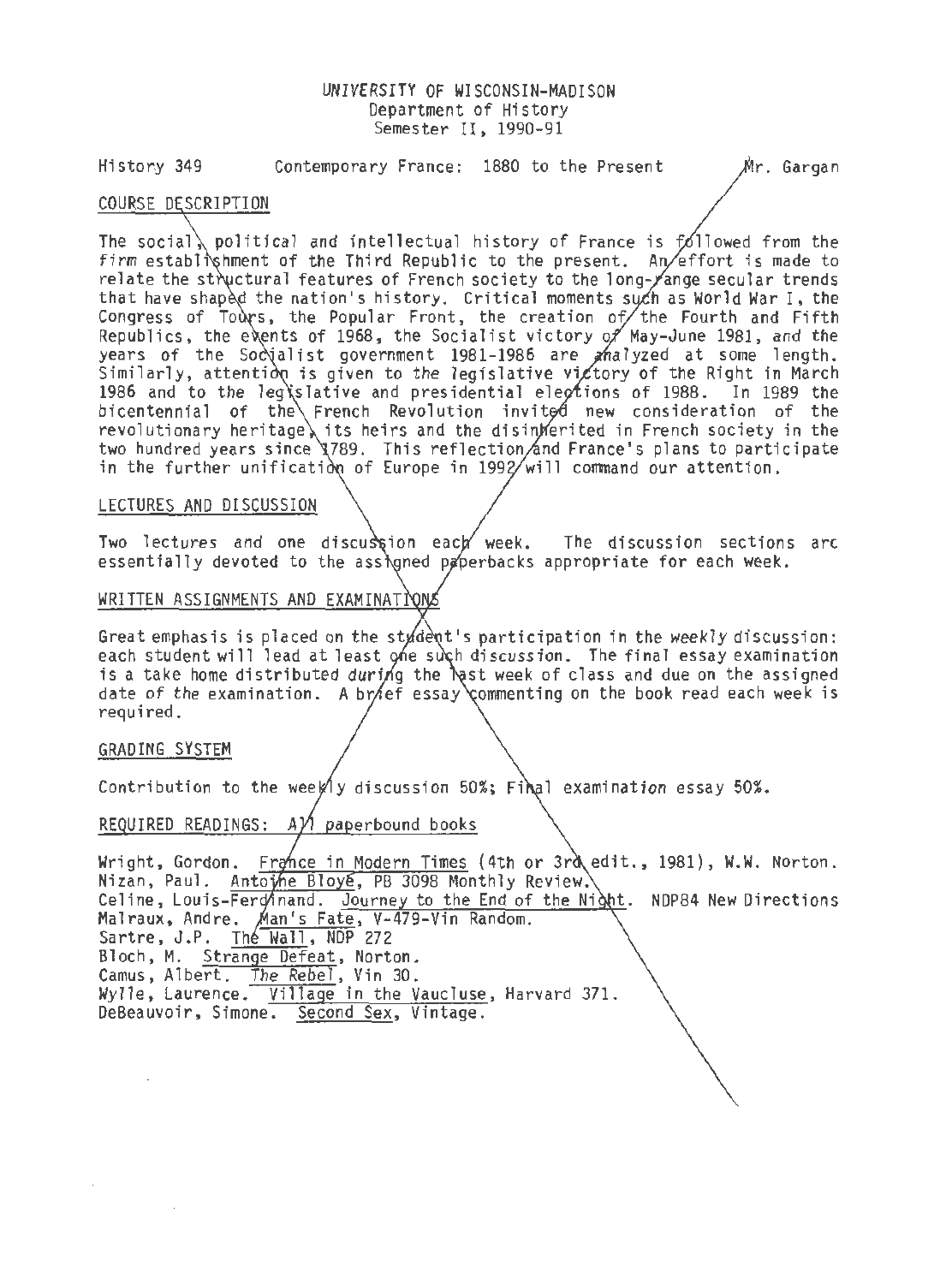# 'History 349'

E. Gargan

 $\sim$ 

SOME STATISTICS ON THE DEVELOPMENT AND STRUCTURE OF FRENCH SOCIETY 1775-1968

| Population |
|------------|
|------------|

 $\frac{1}{3}$ 

| Year                                                                                                                                                                                                                 | Population<br>(in thousands)                                                                                                                                                                                                                                               | Annual<br>Increase<br>per 100                                                                                                                                                         |
|----------------------------------------------------------------------------------------------------------------------------------------------------------------------------------------------------------------------|----------------------------------------------------------------------------------------------------------------------------------------------------------------------------------------------------------------------------------------------------------------------------|---------------------------------------------------------------------------------------------------------------------------------------------------------------------------------------|
| 1791<br>1801<br>1821<br>1831<br>1836<br>1841<br>1846<br>1851<br>1856<br>1861<br>1866<br>1872<br>1876<br>1881<br>1886<br>1891<br>1896<br>1901<br>1906<br>1911<br>1921<br>1926<br>1931<br>1936<br>1946<br>1954<br>1962 | 27,190<br>27,350<br>30,462<br>32,589<br>33,541<br>34,230<br>35,400<br>35,783<br>36,039<br>37,386<br>38,067<br>36,103<br>36,906<br>37,672<br>38,219<br>38,343<br>38,518<br>38,962<br>39,252<br>39,605<br>39,210<br>40,744<br>41,835<br>41,907<br>40,503<br>42,777<br>47,558 | 0.005<br>0.56<br>0.69<br>0.59<br>0.41<br>0.68<br>0.21<br>0.14<br>0.74<br>0.36<br>0.55<br>0.41<br>0.29<br>0.06<br>0.09<br>0.23<br>0.15<br>0.18<br>0.78<br>0.53<br>0.03<br>0.70<br>0.80 |
| 1968                                                                                                                                                                                                                 | 50,105                                                                                                                                                                                                                                                                     | 0.70                                                                                                                                                                                  |

#### Distribution of the Population  $\Delta$ contribution to  $\Delta$ ga  $\overline{C}$

| ACCOTOLEX LO AXE GIOUDS                  |      |      |      |      |      |  |  |  |  |  |
|------------------------------------------|------|------|------|------|------|--|--|--|--|--|
| Ages                                     | 1775 | 1851 | 1901 | 1946 | 1968 |  |  |  |  |  |
| $0 - 19$                                 | 42.8 | 38.5 | 34.3 | 29.5 | 33.8 |  |  |  |  |  |
| $20 - 59$                                | 49.9 | 51.3 | 52.7 | 54.5 | 48.3 |  |  |  |  |  |
| $60+$                                    | 7.3  | 10.2 | 13.0 | 16.0 | 17.9 |  |  |  |  |  |
| (100.001.100.001.100.001.100.001.100.00) |      |      |      |      |      |  |  |  |  |  |
|                                          |      |      |      |      |      |  |  |  |  |  |

## Percentage of Urban Population

| Year  | Z of Urban<br>Population in<br>Communes of<br>2,000 and more | Z of Population<br>in Towns of<br>$5,000$ and nore |
|-------|--------------------------------------------------------------|----------------------------------------------------|
| 1836  |                                                              | 16.3                                               |
| 1846  | 24.4                                                         |                                                    |
| 1851  | 25.5                                                         | 17.9                                               |
| 1856  | 27.3                                                         |                                                    |
| 1861  | 28.9                                                         |                                                    |
| 1866  | 30.5                                                         | 24.4                                               |
| i1872 | 31.1                                                         |                                                    |
| 1881  | 34.8                                                         |                                                    |
| 1891  | 37.4                                                         |                                                    |
| 1901. | 40.9                                                         | 35.6                                               |
| 11911 | 44.2                                                         | 38.4                                               |
| 1921  | 46.4                                                         | 41.1                                               |
| 1936  | 52.4                                                         | 46.8                                               |
| 1954  | .56.0                                                        | 50.2                                               |
| 1962  | 61.7                                                         | 55.2                                               |
| 1968  | 70.5                                                         | 39.0                                               |

Source: Georges Dupeux, La Société française 1789-1970 (Paris, 1972) pp. 46, 16, 19.

 $\sim 10^{-1}$ 

 $\sim$  .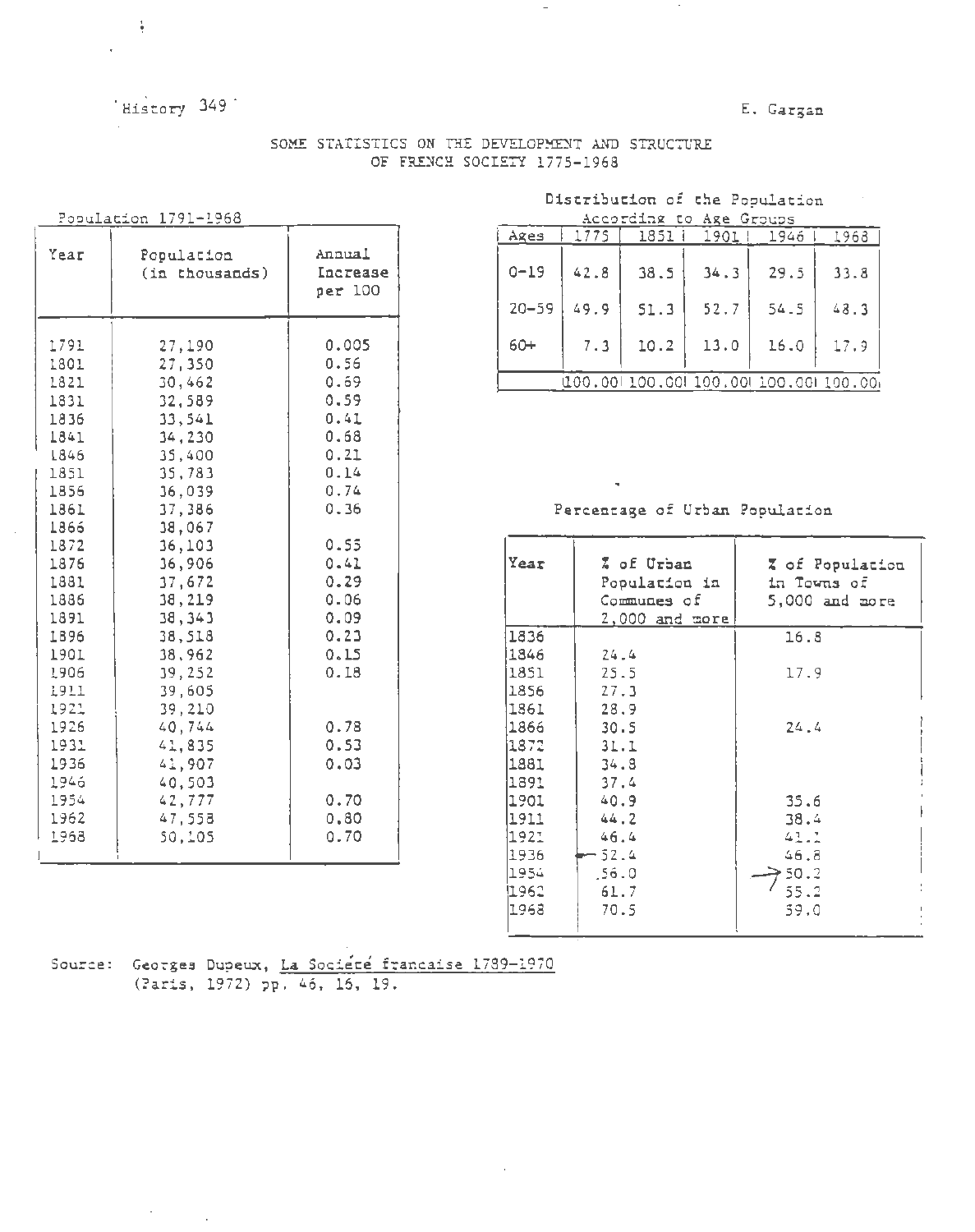Primary

 $Sector$ 

Secondary

Sector

Tertiary

Sector

| Years |  |  | 1851   1881   1901   1921   1936   1954   1962   1968   $(4\sqrt{6})$ |  |  |  |  |
|-------|--|--|-----------------------------------------------------------------------|--|--|--|--|
|       |  |  |                                                                       |  |  |  |  |

37

30

 $-33$ 

: of Active Population in the Three Sectors of the Economy

 $42^{1}$ 

 $31$ 

27

48

27

25

 $53$ 

25

 $22$ 

43

29

28

Source -  $III.$ , p. 30

| Age<br>when ending<br>studies | 1901 | 1906           | 1911           | 1921           | 1926           | 1931           | 1936           | 1946 | 1954            | 1962                     | 1968           |
|-------------------------------|------|----------------|----------------|----------------|----------------|----------------|----------------|------|-----------------|--------------------------|----------------|
| Illiterates                   | 12   | 10             | 8              | 6              | 5              | 4              | 3              | z    | 1               |                          |                |
| $7 - 9$                       | 14   | 12             | 10             | $\overline{7}$ | 4              | 3              | $\overline{z}$ | ı    | 1               | $\overline{\phantom{0}}$ |                |
| $10 - 12$                     | 17   | 15             | 14             | 11             | I0             | 8              | 6              | 스    | $\overline{2}$  | ı                        | 1              |
| $13 - 14$                     | 40   | 44             | 43             | 54             | 58             | 61             | 64             | 65   | 65              | 51                       | 57             |
| $15 - 18$                     | 12   | 13             | 14             | 15             | 16             | 17             | 18             | 20   | 23              | 27                       | 30             |
| $19 - 21$                     | 4    | 4              | 4              | 5              | 5              | 5              | 5              | 5    | $\ddot{\sigma}$ | 7                        | $\overline{7}$ |
| $22 +$                        | 1    | $\overline{2}$ | $\overline{2}$ | $\overline{2}$ | $\overline{2}$ | $\overline{2}$ | $\overline{2}$ | 3    | $\overline{2}$  | $\mathfrak{I}$           | 4              |
| TOTAL                         | 100  |                |                |                |                | $\overline{1}$ |                |      |                 |                          |                |

Distribution of Active Population at the Age of Laaving School

N.3. The Years 1901-1946 refer to masculine active population

1954, 1962, 1968 refers to total active population

 $\overline{\phantom{a}}$ 

Source: Revue Population, Mai-Juin 1968

 $\sim 100$ 

 $22$ 

37

41

16

40

 $.44$ 

 $\sim$   $\sim$ 

 $-$ 

30

34

36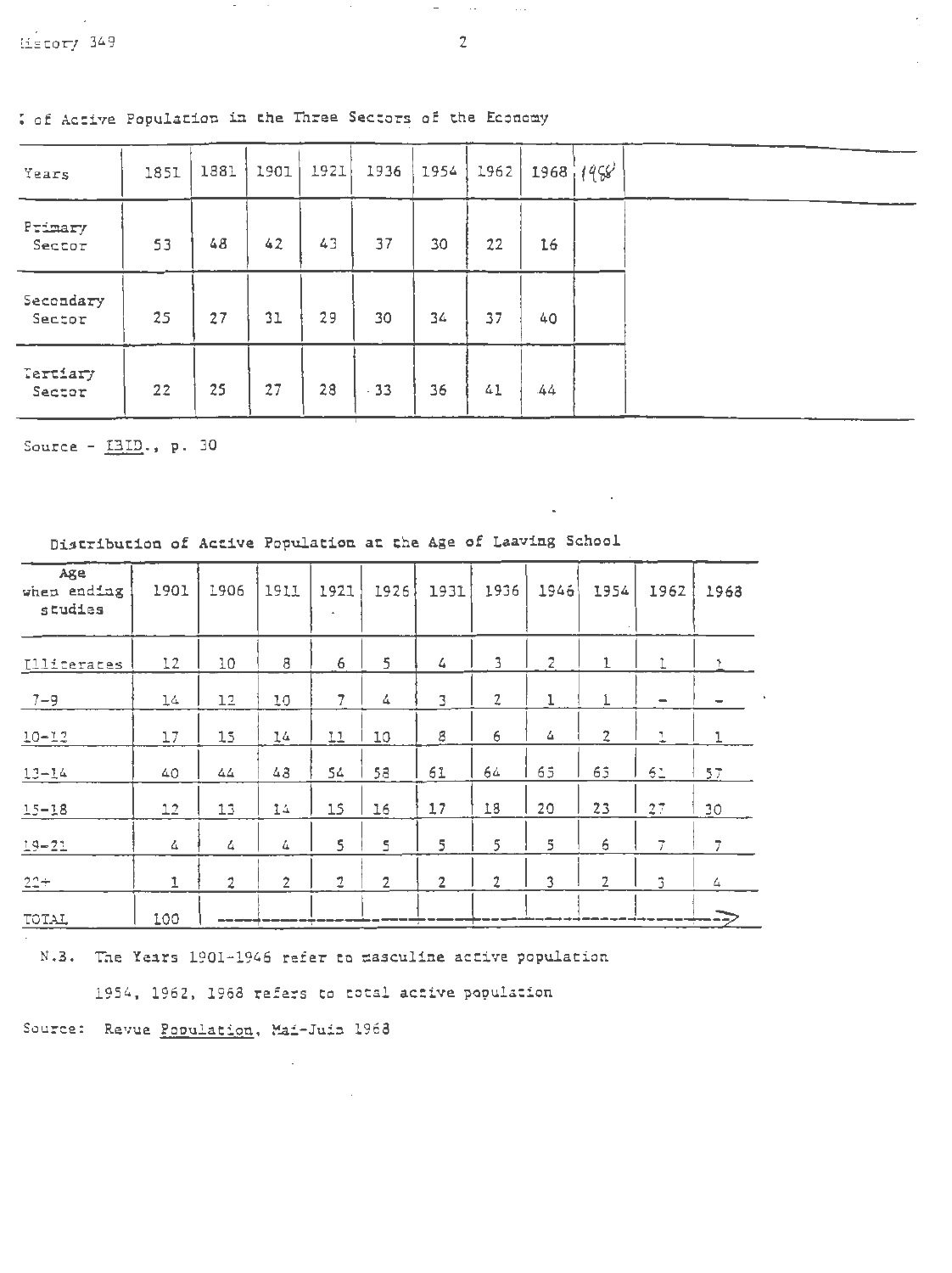I of Active Population in the Three Sectors of the Economy

| Years               | 1851 | 1881 | 1901 | 1921 | 1936  | 1954 | 1962 |       | 1968 $(95)$ |
|---------------------|------|------|------|------|-------|------|------|-------|-------------|
| Primary<br>Sector   | 53   | 48   | 42   | 43   | 37    | 30   | 22   | 16    |             |
| Secondary<br>Sector | 25   | 27   | 31   | 29   | 30    | 34   | 37   | 40    |             |
| Tertiary<br>Sector  | 22   | 25   | 27   | 28   | $-33$ | 36   | 41   | $-44$ |             |

Source -  $1312.$ , p. 30

| Age<br>when ending<br>studies | 1901 | 1906           | 1911           | 1921           | 1926           | 1931                     | 1936           | 1946           | 1954           | 1962           | 1968           |  |
|-------------------------------|------|----------------|----------------|----------------|----------------|--------------------------|----------------|----------------|----------------|----------------|----------------|--|
| Illiterates                   | 12   | 10             | 8              | 6              | $\overline{5}$ | 4                        | 3              | $\overline{2}$ |                |                | $\rightarrow$  |  |
| $7 - 9$                       | 14   | 12             | 10             | 7              | 4              | 3                        | z              |                |                |                |                |  |
| $10 - 12$                     | 17   | 15             | $14$           | 11             | 10             | 8                        | 6              | 4              | $\overline{z}$ | $\mathbf{1}$   |                |  |
| $13 - 14$                     | 40   | 44             | 43             | 54             | 58             | 61                       | $64$           | 65             | 65             | 61             | 57             |  |
| $15 - 18$                     | 12   | 13             | 14             | 15             | 16             | 17                       | 18             | 20             | 23             | 27             | 30             |  |
| $19 - 21$                     | 4    | 4              | 4              | 5              | 5              | 5                        | 5              | 5              | $\epsilon$     | $\overline{7}$ | $\overline{I}$ |  |
| $22 +$                        |      | $\overline{2}$ | $\overline{2}$ | $\overline{c}$ | $\overline{2}$ | $\overline{2}$           | $\overline{2}$ | 3              | z              | 3              | 4              |  |
| TOTAL                         | 100  |                |                |                |                | $\overline{\phantom{0}}$ |                |                |                |                |                |  |

Distribution of Active Population at the Age of Leaving School

N.3. The Years 1901-1946 refer to masculine active population

1954, 1962, 1968 rafers to total active population

Source: Revue Population, Mai-Juin 1968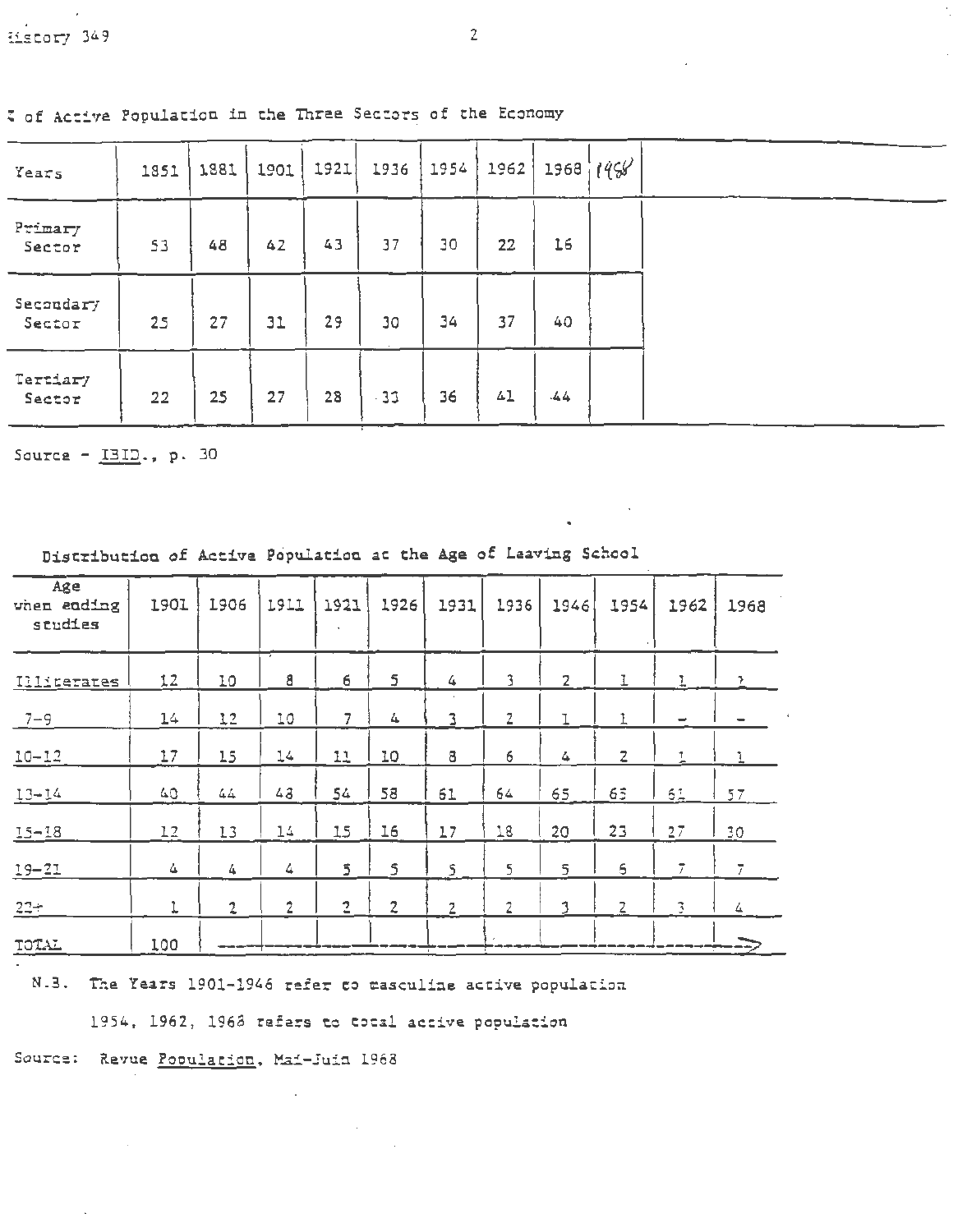DEMOGRAPhic EreLution of FRANCE

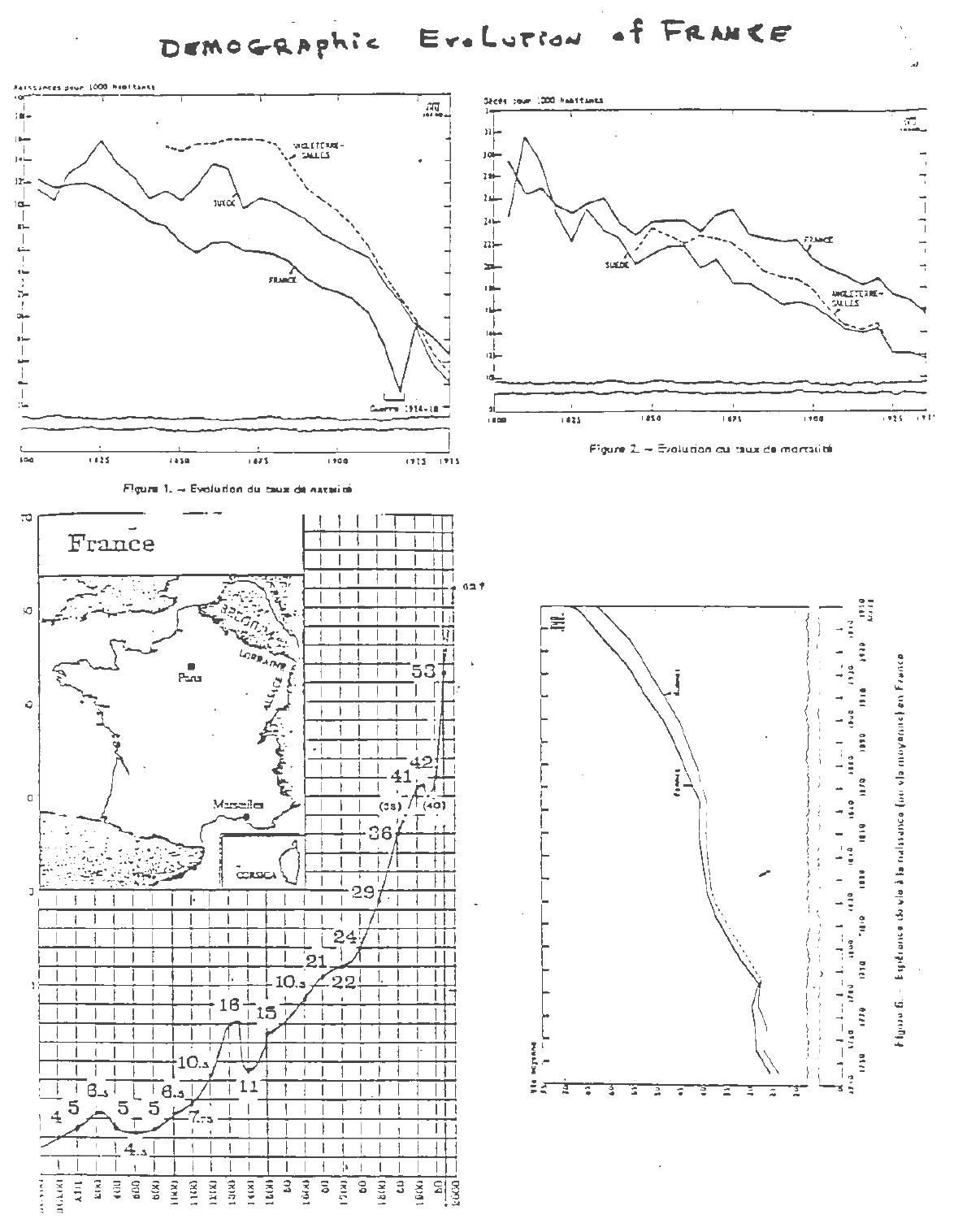#### MAP I





I COMTAT-VENAISSIN, see Vaucluse, p. 733.

2 SAVOIE AND COMTE DE NICE. The Duché de Savoie (out of which the départements of Savoie and Haute Savoie were formed) and the Comté de Nice were not finally ceded to France until 1860.

3 TERRITOIRE DE BELFORT, the portion of the Département du Haut-Rhin which remained in French possessionin 1371 after the Franco-Prussian War. It retained its separate administrative status when Alsaca and Lorraine were restored to France in 1919 by the Treaty of Versailles, and now ranks as a department.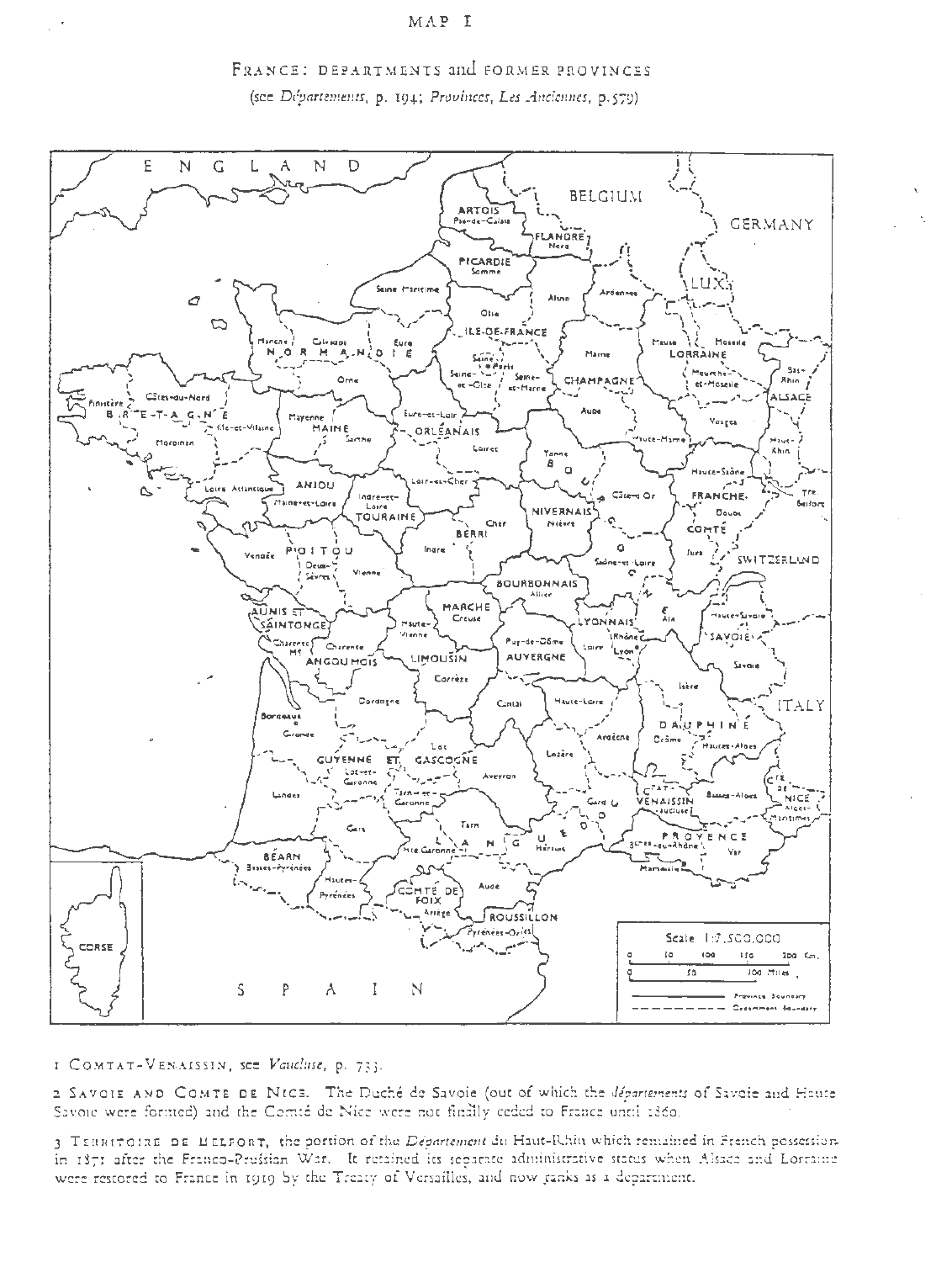#### MAP I





I COMTAT-VENAISSIN, see Vaucluse, p. 733.

2 SAVOIS AND COMTE DE NICE. The Duché de Savoie (out of which the départements of Savoie and Haute Savoie were formed) and the Comté de Nice were not finally ceded to France until 1860.

3 TERRITOIRE DE MELFORT, the portion of the Departement du Haut-Rhin which remained in French possessionin 1371 after the Franco-Prussian War. It retained its separate administrative status when Alsace and Lorraine were restored to France in 1919 by the Treaty of Versailles, and now ranks as a department.